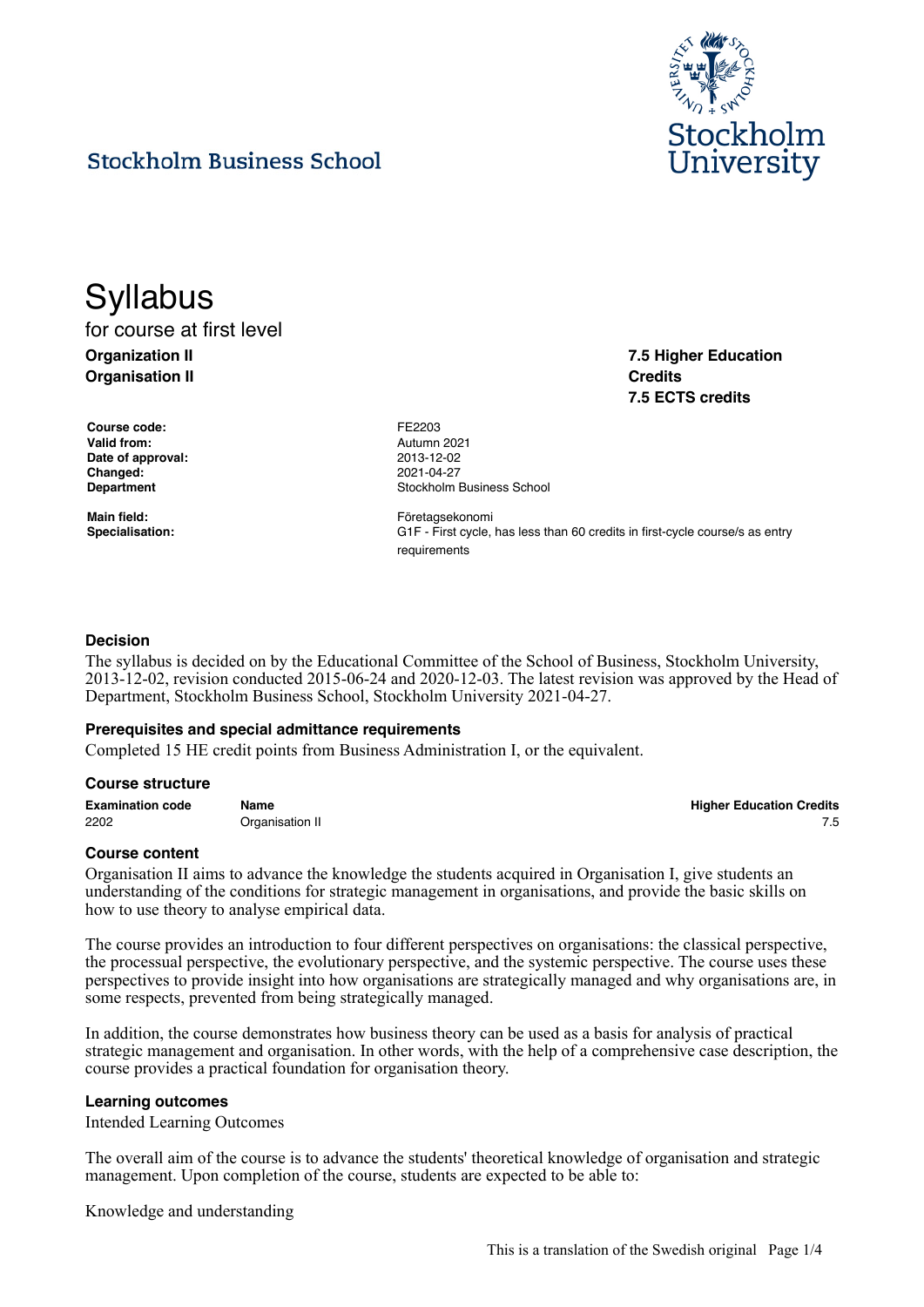1. Demonstrate extensive knowledge of a defined business problem and how this problem relates to various subdisciplines;

2. Understand the conditions for conscious strategic management of organisations;

3. Understand the limitations of different organisational theories, i.e. which aspects of practice they help us illustrate and understand, and which aspects of practice fall outside the scope of these theories;

Skills and abilities

4. Analyse concrete organisational and management issues within organisations;

5. Present and convey the results of both individual assignments and group assignments in a manner that meets the scholarly requirements and customary standards of academic writing;

Judgement and approach

6. Critically reflect upon organisation theory and different aspects of the practical function of organisations.

## **Education**

The course consists of a combination of lectures, seminars and group work and requires a significant portion of self-study on the part of students. Assessment for the course will be continuous and is carried throughout the different activities of the course.

The course workload is 200 hours equivalent to 7,5 ECTS.

The language of instruction is Swedish.

# **Forms of examination**

Assessment for the course will be continuous and is carried throughout the different course activities. Each assessment task is weighted in relation to its importance in the overall assessment of the course. The student's results from the different assessment tasks are added up to a total course score that will then translate into the final grade for the course.

Assessment tasks

The course contains the following weighted assessment tasks.

1. Individually written take-home exam: assesses intended learning outcomes 1–5; constitutes 80% of total course points.

2. Group work and seminars: assess intended learning outcomes 3–6; constitute 20% of total course points.

# Grading

After completion of the course, students will receive grades on a scale related to the intended learning outcomes of the course. Passing grades are A, B, C, D and E. Failing grades are Fx and F.

A course comprises 0–100 course points. Receiving a final passing grade requires at least 50 course points. The scale for the final grade is tied to fixed score intervals: A: 90-100; B: 80-89; C: 70-79; D: 60-69; E: 50- 59; Fx: 45-49; F: 45. The grades correspond to the total score points a student obtains (over a total of 100) for all the weighted assessment tasks combined as part of the continuous assessment for the course.

All assessment tasks are assessed on a 100-point scale. Each assessment task is awarded 0–100 points. The score for a single assessment task is the number of points multiplied by its percentage weight, and the combined total of score points for all weighted assessment tasks for the course are added up to a final score between 0 and 100 which then translates into a corresponding final course grade between A and F.

The student is responsible for completing the course's assessment tasks: that a sufficient amount of course points is earned and a passing course grade is obtained. The course's final assessment task can be taken twice: 1) during the course's first scheduled occasion; and, if a passing result (at least 50 course points) was not achieved at the first occasion, 2) at the course's second, scheduled occasion. All other assessment tasks are offered once during the course.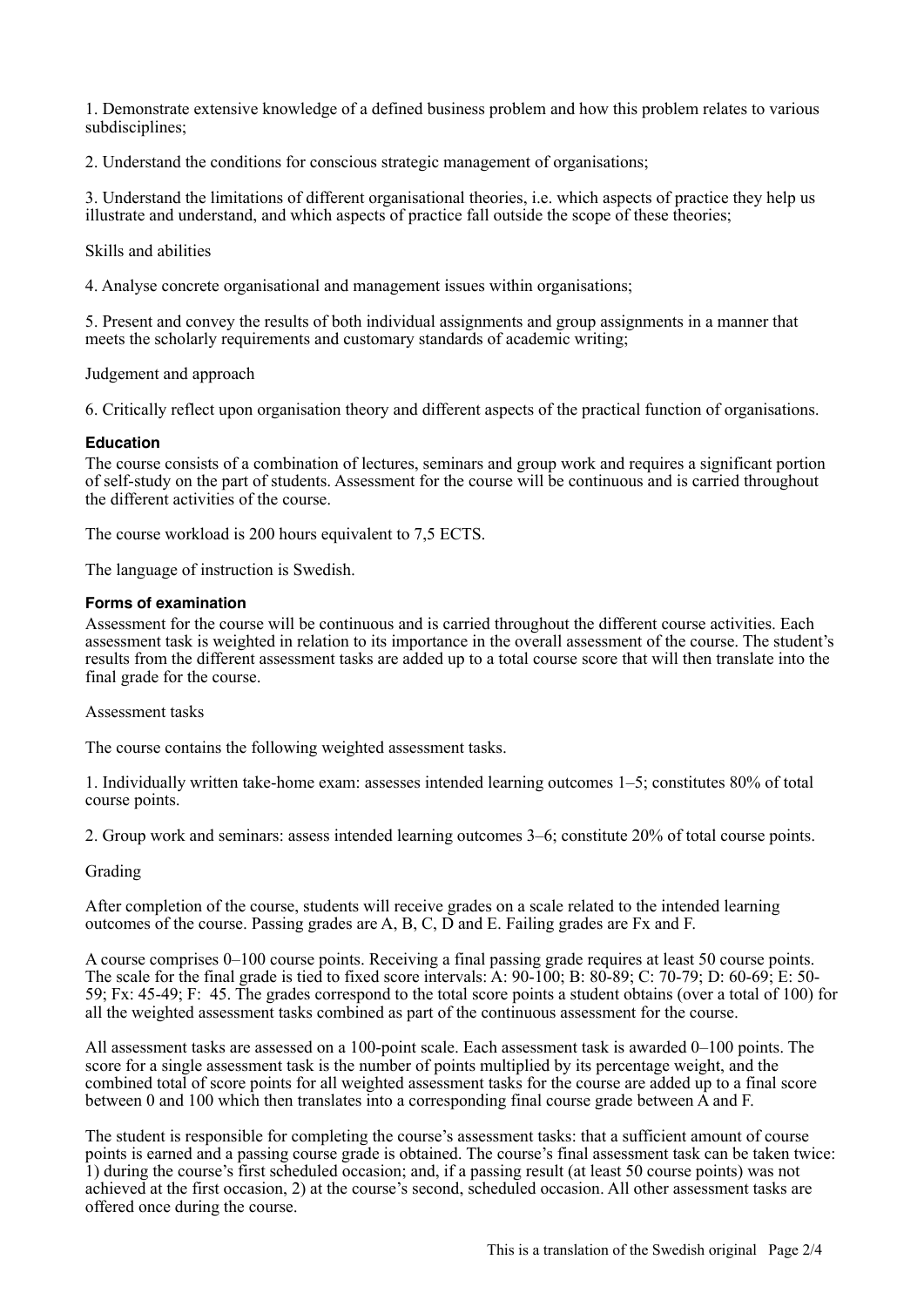A passing grade (A–E) in the course is obtained when a student has achieved at least 50 course points.

A failing grade (Fx or F) in the course is obtained when a student has not achieved at least 50 course points.

- If 45–49 course points are achieved, a grade Fx is obtained
- If less than 45 course points are achieved, a grade F is obtained

The grades Fx and F imply that the entire course must be retaken and that previously acquired course points are forfeited.

Re-registration implies that:

• first-time registered students have priority access to the course's group registration;

• the final assessment task can be re-assessed without attendance at any of the course's other learning activities and without points from the course's other assessment tasks accredited.

Students receiving a passing grade may not retake the final examination or complete a previously not completed assessment task to attain a higher grade. A passing grade may not be turned into a failing grade upon the request of a student.

#### Assessment criteria

Assessment criteria are designed as overall assessments, combined qualitative descriptions of what the student is expected to do in order to demonstrate how well the course's learning outcomes are achieved. The assessment criteria are based upon the general abilities as expressed in the degree objectives of the Higher Education Ordinance (appendix 2, System of Qualifications). The list of abilities below is a compilation of these degree objectives. To pass the course (grade E) students should demonstrate general ability to:

• recall, understand and explain course content, the course subject and its scientific basis and methodology;

- apply course content;
- critically analyse course content;
- problematise course content;
- assess course content in terms of scientific, social, and ethical aspects;
- relate course content to current social issues:
- meet standards of written presentation and formal accuracy.

The following assessment criteria are used to decide to what extent students have demonstrated these abilities and hence fulfil the course's intended learning outcomes, whereby a grading decision can be made. A higher grade-level presupposes the abilities at lower levels.

#### A (Excellent) $\Box$

The student demonstrates ability to evaluate and relate to the content of the course from a comprehensive, critically reflective perspective, as well as to transfer and apply insights in new, meaningful contexts.

#### B (Very Good)

The student demonstrates ability to, from an overarching and coherent perspective of the field, understand and use concepts to explain how different aspects of the course relate to each other, interconnect and become meaningful.

# $C(Good)$

The student demonstrates ability to discuss the content, tasks and complex issues dealt with in the course from several well-developed but mainly independent perspectives.

#### D (Satisfactory) $\Box$

The student demonstrates satisfactory ability to discuss the content, tasks and complex issues dealt with in the course in a way that, albeit in-depth and elaborate, is decidedly one-dimensional.

# $E$  (Sufficient) $\neg$

The student demonstrates sufficient ability to discuss the content, tasks and complex issues dealt with in the course in a way that is decidedly one-dimensional.